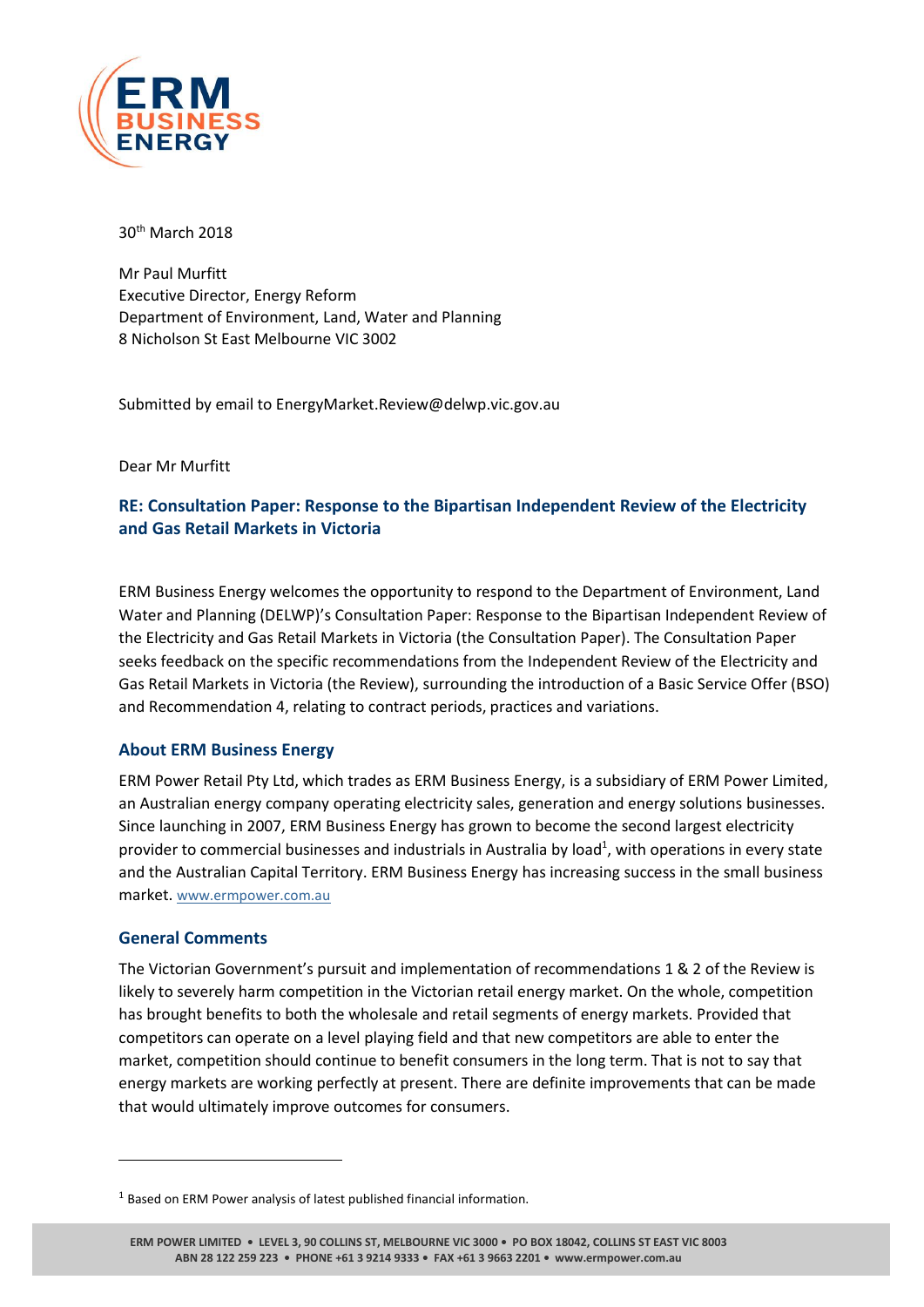

 $\overline{a}$ 

We believe some of the recommendations of the Review are likely to have a positive impact on promoting a greater understanding of offers and accessibility to assistance for those in need. As such, we largely support recommendations 3-11 of the Review Report, albeit with some important amendments we have detailed below. We do not support recommendations 1 and 2, and believe price regulation will be a retrograde step for Victoria, thwarting competition, innovation and development of the Victorian energy market to the detriment of consumers.

### **Comments on the Basic Service Offer**

There are various drivers behind recent increases in electricity prices stemming from right across the supply chain – from network tariffs to state and national environmental schemes, to a tight supplydemand balance in the wholesale market and even questionable tactics by some retailers. This was made clear in the ACCC's electricity price inquiry and more recently the findings of the Australian Energy Regulator's (AER) advice on the impact of the closure of Hazelwood Power station, pointing to the closure having a significant impact to wholesale electricity prices<sup>2</sup>. The Victorian Government's focus on retailers is therefore is akin to treating the symptom and not the cause. Retailers are being held entirely responsible for issues occurring in other parts of the supply chain. The ACCC's preliminary report into energy prices highlighted improvements and we encourage the Victorian Government to take a prudent approach and wait for the results of the ACCC's inquiry before considering whether or not to implement the BSO.

### **A cost benefit analysis assessing the impact of the BSO should be a requisite to any consideration of a BSO**

We note that it is the Government's intention to commission the Essential Services Commission to develop a methodology for a 'reference BSO price' for electricity and gas offers for residential and small business customers. This methodology would then supposedly inform the ESC of the efficiency of the market and the Government's consideration of pursuing a BSO. The Review's recommendation for a BSO was made in the absence of any rigorous market assessment and it is our view the impact of its introduction may have alarming consequences on competition. We strongly believe it would be prudent for the Government to seek an independent cost-benefit test to ensure the impact on the market is fully analysed and assessed as part of any work to consider the BSO's introduction. Simply determining the methodology for a BSO design will not test the impact of the BSO on Victorian consumers who are likely to face costly and harmful consequences of a more concentrated market.

It is deeply concerning that a regulated BSO would deliberately close Victoria to energy retail competition by not accommodating for any headroom, acquisition or retention costs, and therefore not allowing new or smaller retailers to operate in the market. With this approach, we are concerned that the BSO will be at a level that will only allow incumbent, dominant retailers to operate economically in the market. In fact by restricting these cost inputs, the presumption is that a new retailer cannot win a BSO customer without running uneconomically. We question a policy that would seek to provide further concentration of market power to incumbent retailers and harm consumers over the longer term with restriction to choice, innovation and product diversity.

The rationale for a BSO is founded on the assumption that standing offer customers are those that do not engage. We encourage the Government to be mindful that most standing offer customers of second tier retailers are on this contract type as an interim arrangement (deemed contract). According

 $2$  AER electricity wholesale performance monitoring - Hazelwood advice, March 2018, page 2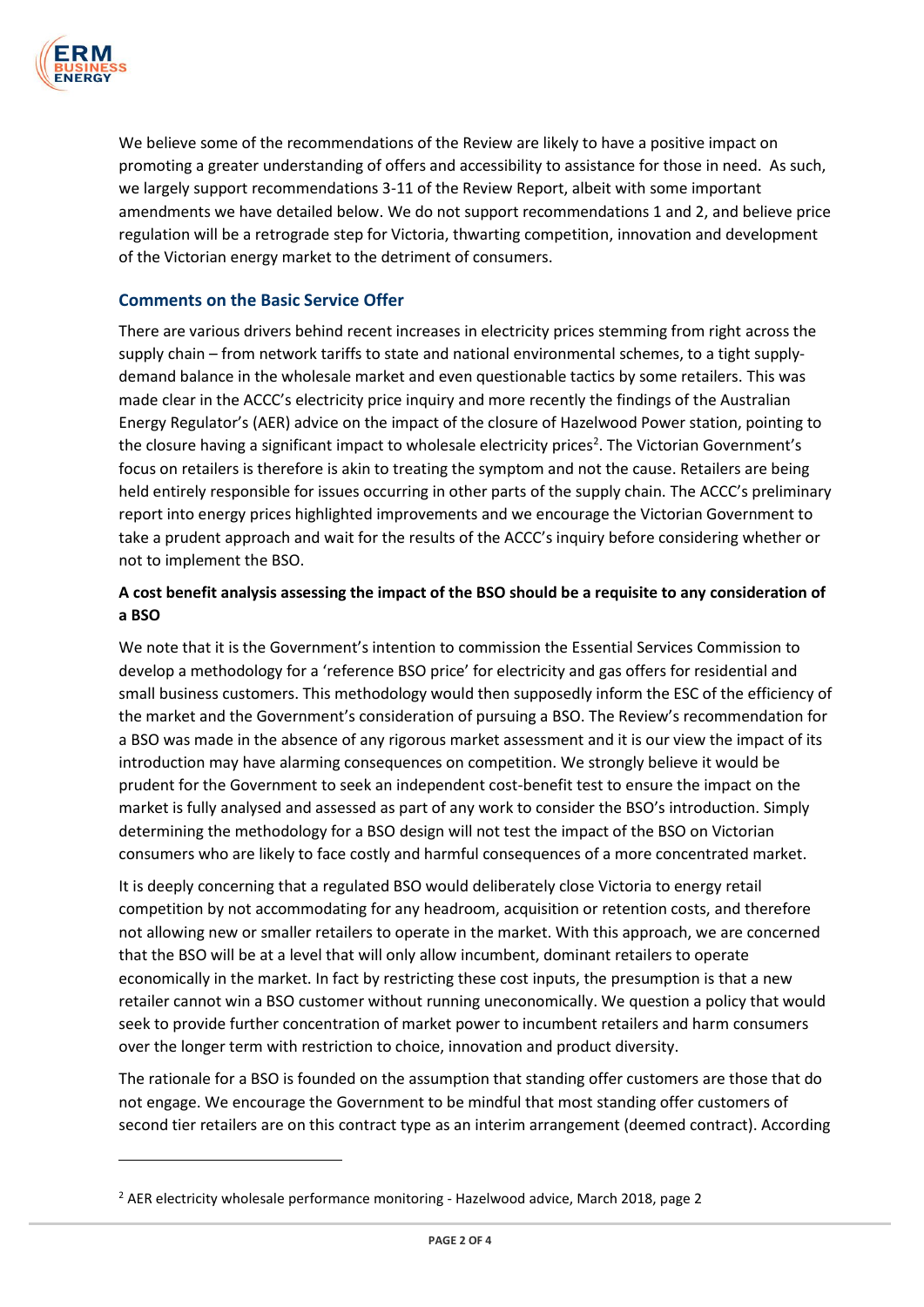

to Victorian's regulations, customers must be placed on a deemed/ standing contract if the customer has not entered into a market agreement. This circumstance presents while the customer transfers out to another retailer or the customer has failed to enter into another market agreement at the expiry of their contract. In ERM Business Energy's case, approximately 97% of our small business customers are on market offers<sup>3</sup>; our standing contracts apply to only approximately 3 % of our small business customers. Overwhelmingly this 3% are on the deemed arrangement for a short period of time. Any cost benefit analysis must assess the true nature of deemed standing arrangements and any distorting effects of the introduction of a BSO on second tier retailer offerings.

## **Costs to customers stemming from Victoria further isolating itself from the national retail regulatory regime should not be ignored**

We are disappointed that the Review Report continues to ignore the costly regulatory burden of retailing across markets with different compliance obligations. The fact that Victorian continues to regulate itself away from the compliance regime adopted by the other states in the NEM comes at a cost, adding to customers' bills and should not be ignored. Retailers meeting differing obligations across jurisdictions face limited opportunities to leverage economies of scale, particularly in Victoria where there are different compliance obligations around compliance reporting, metering, marketing, contracting, billing and various other service transactions.

For our multisite customers with operations across various states, the difference of Victoria from other NEM states that operate under the National Energy Customer Framework is revealed. Unlike in other states, our Victorian multisite customers are restricted from aggregating sites to form a large customer as a provision equivalent to Rule 5 of the National Energy Retail Rules is not included in the Victorian Energy Retail Code. Instead, Orders in Council deal with customer definitions in Victoria and define a 'relevant customer' on the basis of an individual supply point, and not on the basis of the aggregate of each supply point from which the customer consumes electricity or gas. Further under section 36(1) of the Electricity Industry Act, a term of a contract for the supply of electricity to a 'relevant customer' is void to the extent that it is inconsistent with terms set by the ESC relating to specific matters. As a result of these restrictions in Victoria, multisite customers must be treated as single sites and this adds to the cost of serving these customers. Retailers are unable to leverage the cost efficiencies of aggregation and customers are unable to realise the benefits of convenience and flexibility presented by innovative consolidating billing design and the adoption a more streamlined approach to contracting.

We would urge the Government to exclude multisite business customers from any BSO and consider law changes to Orders and the Electricity Industry Act to allow for aggregation of multisite business premises to a meet the large customer threshold as permitted in other NEM states. A BSO would further ingrain the departure of Victoria away from the compliance approach of other NEM states and exacerbate the onerous compliance costs of the distinctly Victorian regulatory regime.

# **Methodology of the BSO regulated price – a single flat tariff will not align to existing network tariffs**

In setting a BSO price, we are unsure how the proposed 'flat tariff' would accommodate retailers' requirements to offer a flexible tariff should a customer exercise their right opt in, or accommodate those small business customers that have a demand tariff. It seems that a flat tariff BSO is inconsistent

 $\overline{a}$ 

<sup>3</sup> Based on ERM data as at the end of February 2018.